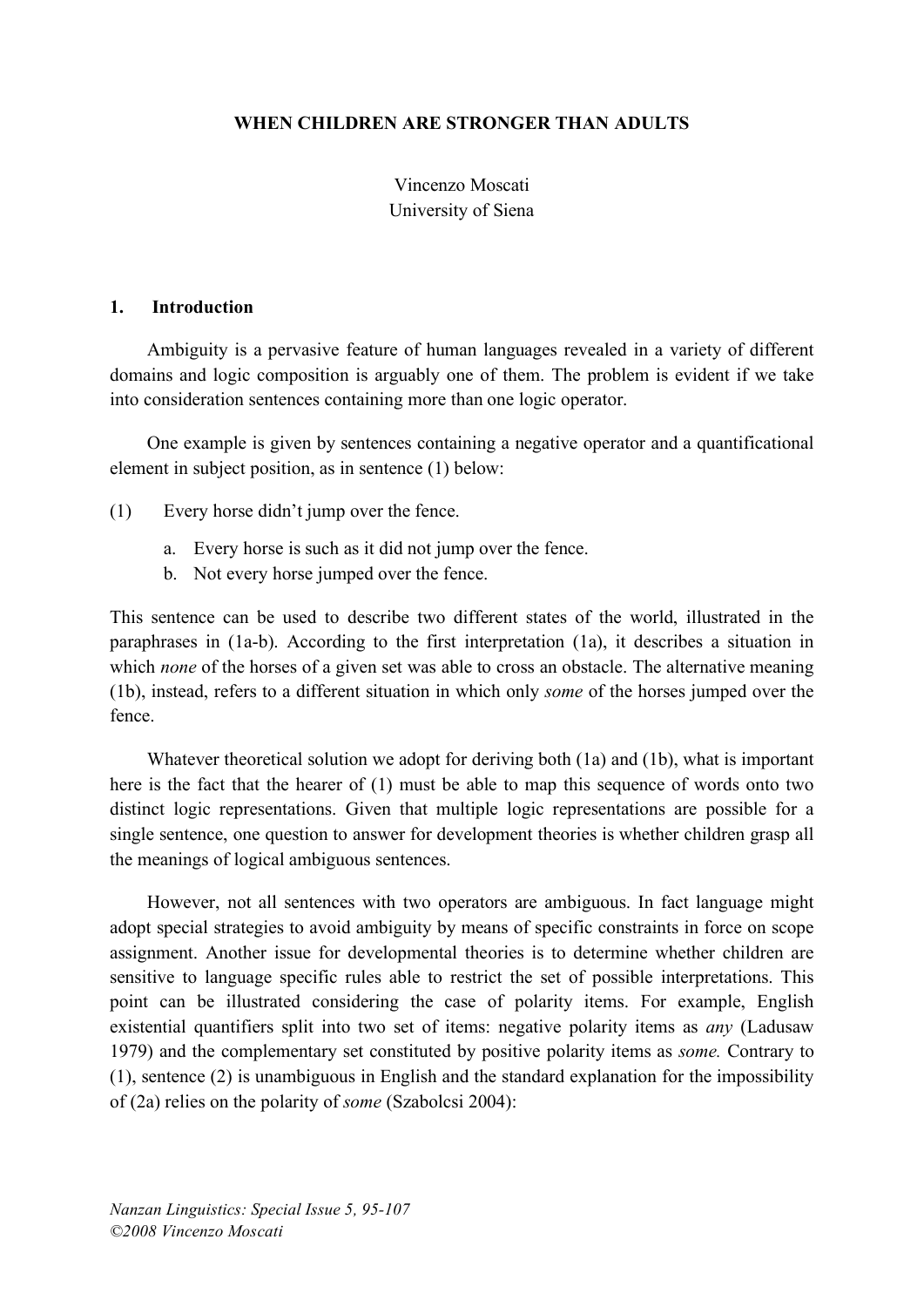- (2) The detective didn't find some guys.
	- a. \*It does not exist any guy found by the detective.
	- b. There exist some guys such as the detective did not find them.

This additional feature, polarity, specifies that the quantificational meaning has to be processed before the application of the negative operator, or alternatively stated, outside its scope. However, although children are sensitive to polarity from early on (Thornton 1994), their mastery of the quantifier paradigm might fail to show up in sentences where *some* appears within the surface scope of negation.

In one of the first study on the topic, Musolino (1998) claimed that, when children are called to judge the truth condition of (2), they fail to verify the adult reading (2b). But why children should lack reading (2b)? Musolino (1998) argued that the missing reading (2b) is special in that it is the one in which the logic processing of the quantifiers does not respect the order dictated by surface scope. This observation was initially supported extending the observation to the early interpretation of (1), where regardless of the fact that no restriction exists in English on the interpretation of universal quantifiers, children also lack the inverse scope reading  $(1b)$ .

Taken together, children's preference for interpretations (1a)-(2a) points toward the conclusion that they initially have a narrower range of interpretations and that they always process logic operators respecting the stack created by surface scope relations, regardless of other competitive rules of the grammar, as polarity restrictions.

However, things are not so straightforward as suggested in Musolino (1998), and those findings have been mined by successive experimental evidence (Gualmini 2003, Husley et al. 2004, Musolino & Lidz 2004) showing that children are able to access the inverse scope readings (1b)-(2b), if appropriate pragmatic conditions are taken into account in the experimental design. At the present state of the debate, it seems that children have both surface and inverse scope interpretations, proviso that interpretations are felicitous in the context.

The goal of this paper is to broaden the discussion considering operators of a different kind. In fact the problem of ambiguity resolution goes beyond the case of nominal quantifiers and every scope bearing element can be suitable to observe children's logic competence. Modal verbs seem to be a good candidate, since their semantic can be reduced to quantification (Hintikka 1962, Lewis 1973) and we expect to find the same ambiguities found with nominal quantifiers. This prediction is borne out as testified by the following sentence from Italian, where the modal verb can be interpreted both within and outside the scope of negation: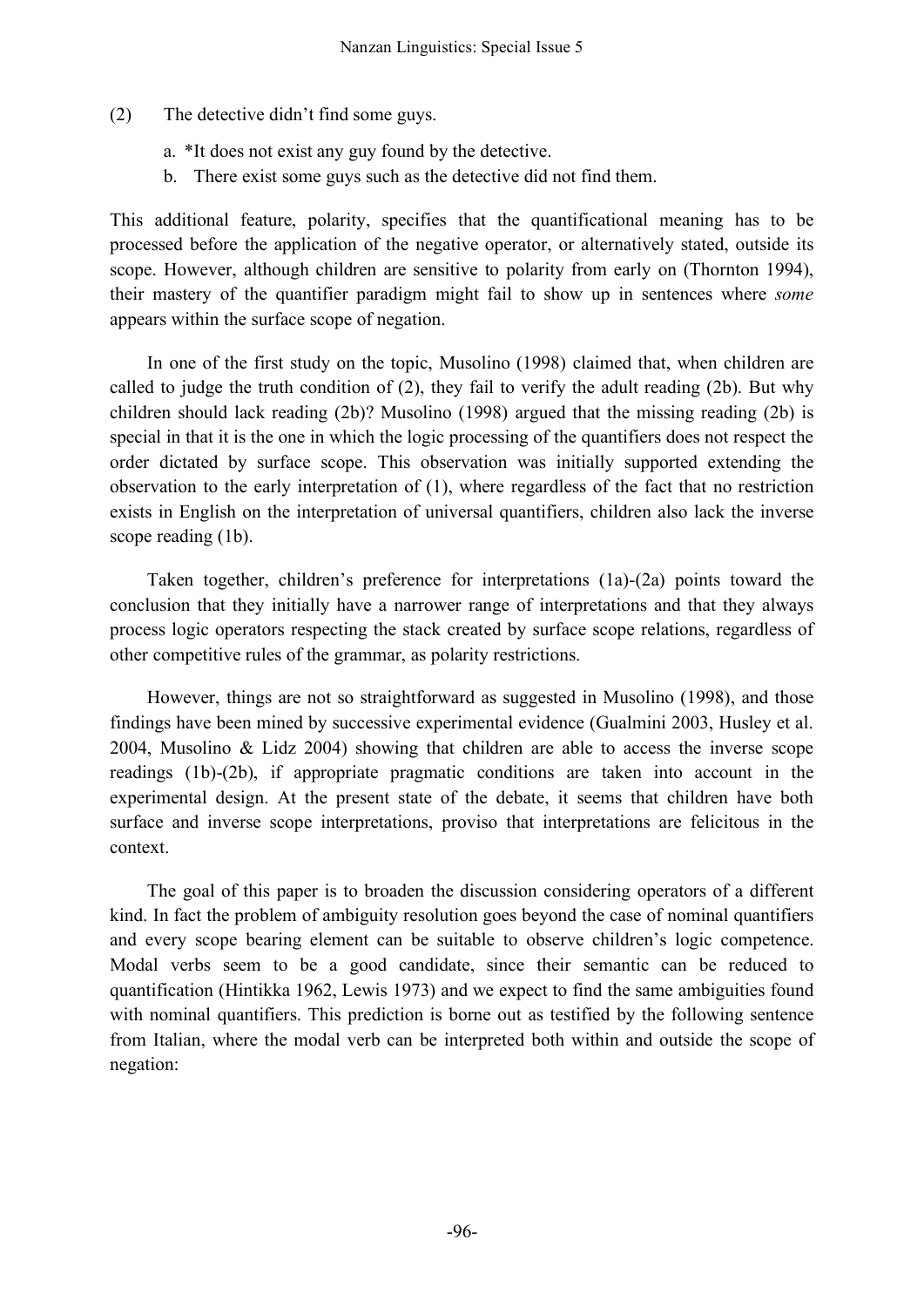- (3) Milena non deve prendere l'ultimo treno. Milena not must take the last train
	- a. It is necessary that Milena doesn't take the last train.
	- b. It is not necessary that Milena takes the last train.

Notice that here the linear order between the modal *deve* and negation does not constraint the interpretation. In fact, sentence (3) can be interpreted either as expressing the necessity not to do a given action (3a), for example in a context in which we know that a girl must absolutely avoid to take the train late at night, or as (3b), true if Milena has the possibility to take the car instead of the train. This example shows that, from the point of view of scope assignment, we are in front of an extremely similar phenomenon to the one observed with universal quantifiers.

What about language-specific constraints? They can also be observed, as in the following sentence (4), with the modal *potere*:

- (4) Milena può non mangiare cibo piccante.
	- a. \*It is not possible that Milena eats spicy food.
	- b. It is possible that Milena doesn't eat spicy food.

Sentence (4) is not ambiguous, and it may only express the possibility not to eat spicy food and never a prohibition, with negation taking narrow scope below the modal. While it is unclear if such a constraint might be linked to the polarity of *potere*<sup>1</sup>, we have a case in which logic ambiguity is cut by some block active on Italian, as in the case of *some* in English.

Again we are facing the problem from where we started: in order to master sentences with modal and negation, children need to have two representations for ambiguous sentences as (3) and to know language specific constraints which rule out interpretation (4). At the current state of research little is know about children's interpretation of the relevant constructions, and a first question is whether children have access to both LF representations in negative modal sentences. A second question deals instead with the acquisition of constraints active on interpretations. The issue is to assess if children are sensitive from early on to language specific disambiguation strategies and this amount to ask whether children correctly exclude meaning (4).

In the next section I will consider first the case of negative sentences with nominal quantifiers and then I will introduce some empirical findings related with the interpretation of modals. However many questions are still open, and in section 4 a new experiment will be presented.

 <sup>1</sup> <sup>A</sup> more accurate description of the constraint active on the relative scope of negation and the modal *potere* can be stated in terms of surface c-command. In (4) *può* c-command negation and it takes wide scope over it. On the contrary, when *potere* follows negation, it can only be interpreted within its scope. See section 4.1.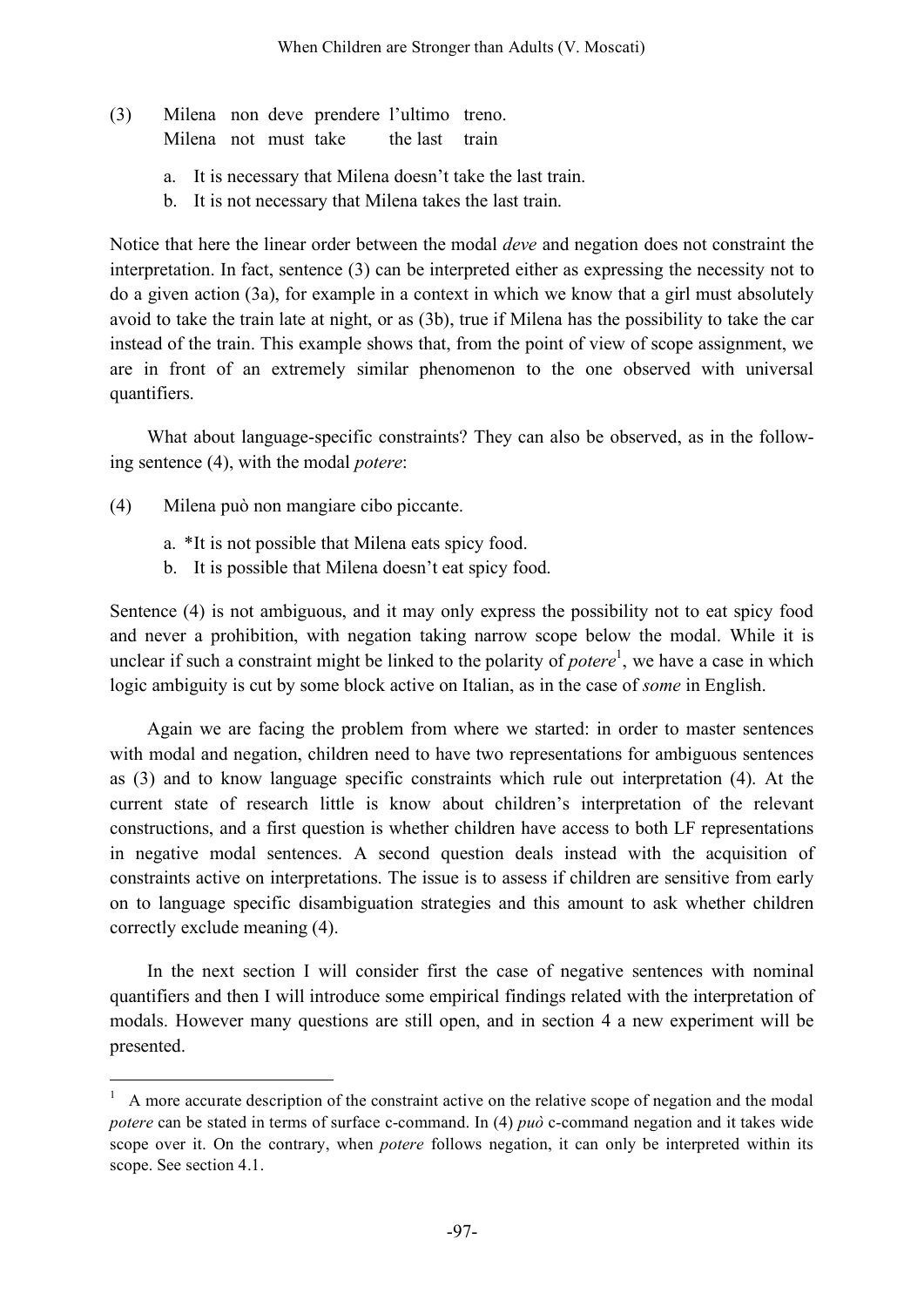## **2. Early Logic Composition and Inverse Scope Readings in Negative Sentences**

The problem of determining if children do have multiple interpretations for a potentially ambiguous sentence has been first addressed by Musolino (1998). He considered the well know ambiguity found with nominal quantifiers in negative sentences as (1) and (2), repeated here as  $(5)$  and  $(6)$ .

- (5) Every horse didn't jump over the fence.
- (6) The detective didn't find some guys.

The logic beyond the experimental design was that if children lack one of the two interpretations, they will lack the harder/marked one. Intuitively, if we place the matter along the dimension surface–inverse scope, this last representation poses additional problem for the child, who has to learn that logic composition is relatively unconstrained by surface ccommand relations.

This idea was initially confirmed by a series of experiments which strengthen the hypothesis of an isomorphic LF/PF mapping, but a successive set of empirical findings has shown that children are able to access also the inverse scope reading (Gualmini 2003) given the pragmatic felicitousness of the experimental setting. Thus the assumption that children initially lack covert logic operations, necessary to build the inverse scope reading, has revealed to be unwarranted. Moreover, there is no evidence that covert logic operations pose a harder challenge for language learners.

However, although the observation of any scope bearing element might help to verify the prediction of LF/PF isomorphism, only nominal quantifiers have been taken into account. As we saw in the preceding section, also modal verbs can be considered and their observation will help to broaden the empirical base of the debate.

One of the first studies looking explicitly at the interaction between modals and negation is Moscati & Gualmini (2008). The starting assumption was the same underlying Musolino (1998) and Musolino et al. (2000), namely that inverse scope is marked and that it is the most difficult interpretation to grasp, since it involves non-visible syntactic operations. With this view in mind, it follows that such interpretation is the one to prime and to observe in the experimental setting. Consider the following sentence:

- (7) The red ball cannot be with the yellow ball.
	- a. It is not possible that the red ball is together with the yellow ball.
	- b. \*It is possible that the red ball is not together with the yellow ball.

Even if the elements  $\le$ can, not $\ge$  might differently combine originating the two interpretations in (7), surface scope (7b) is ruled out in English and the inverse scope reading (7a) is the sole target-consistent logic structure.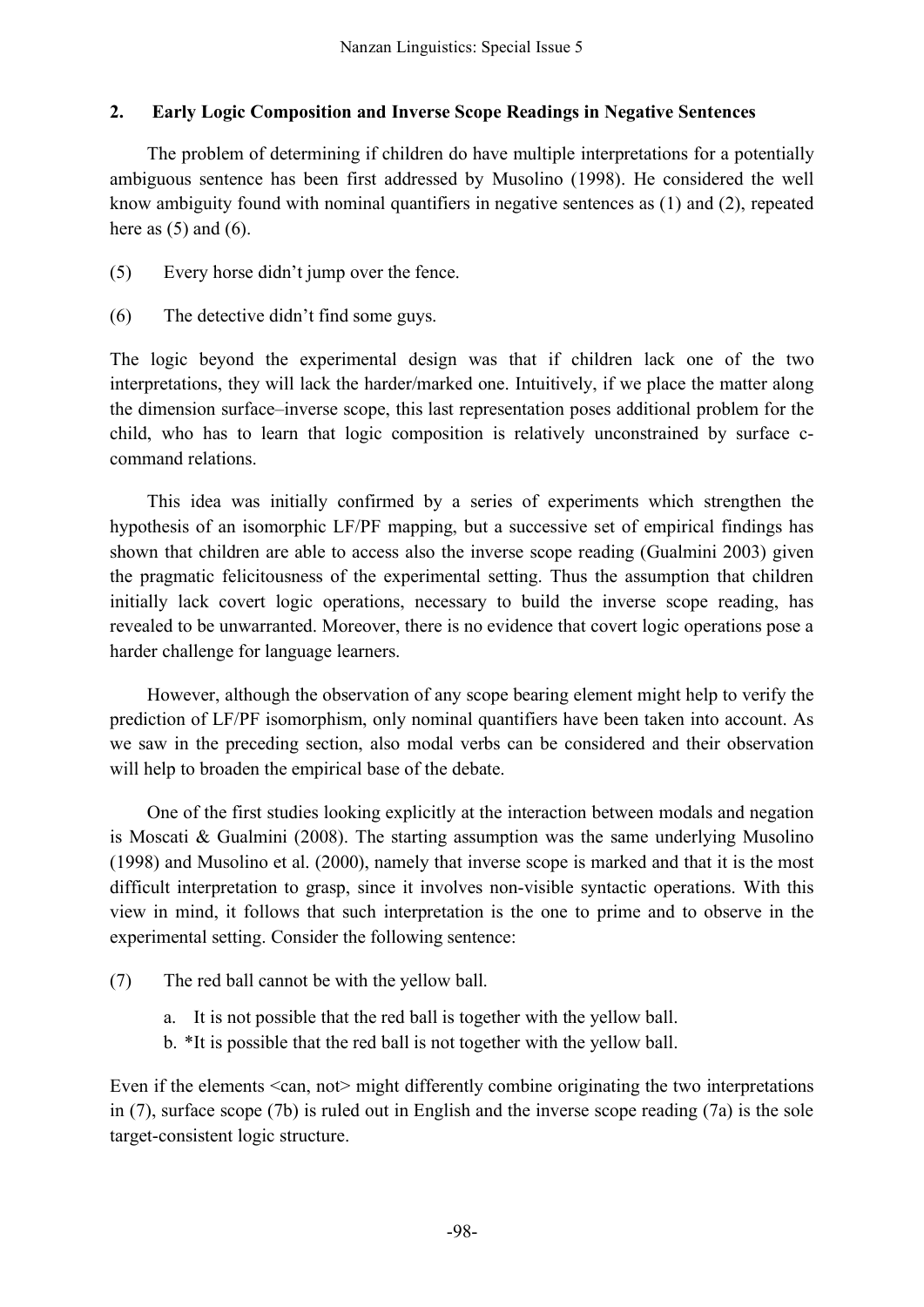The prediction of isomorphism is that, if children lack covert operations, they will not be able to correctly process sentence (7) and a bias toward the deviant surface reading (7b) is expected. In Moscati & Gualmini (2008) children were presented with sentence (7) and they show no difficulty with meaning (7a), contrary to the prediction of isomorphism. This result shows that inverse scope is accessible also in the case of modals.

Given the input un-ambiguity of the relevant sentence in English, we may wonder if the overwhelming evidence available to children in favour of (7a) blocks (7b). To control for this factor, in a second experiment M&G (2007) looked at Italian sentences as (8) with the modal dovere where both readings are possible.<sup>2</sup>

- (8) L'indiano non deve cavalcare la tigre.
	- a. It is necessary that the Indian does not ride the tiger.
	- b. It is not necessary that the Indian rides the tiger.

Here the input does not exclude the surface scope interpretation (8b). However this doesn't seem to affect children's response, which again does not show any bias toward surface scope.

Even if those findings show that children do have inverse scope readings, this does not entail that children already have an adult competence. In fact, given the underlying assumptions about the markedness of inverse scope readings, those interpretations were the only ones which have been checked. The logic according to which if the 'harder' scope assignment is available than all the other readings will be available as well might be misleading. First, because we do not know if inverse scope is really harder. Second, difficulties might be measured along different dimensions and what is harder in some respect can be easier along some other scale.

In the next section I will present a different way to consider complexity which goes beyond the distinction inverse/surface.

### **3. From Covert Operations to the Strongest Meaning Hypothesis**

In Moscati & Gualmini (2008) we found early inverse scope readings when they were required (English) or allowed (Italian), and no deviation from adult grammar was detected. However the assumption that inverse scope is the last and hardest thing to get is not

<sup>&</sup>lt;sup>2</sup> Intonation can make prominent one of the two readings. The stress on DEVE seems to facilitate its narrow scope/surface reading (i). However, also with a plain intonation, this reading is still available and example (ii) is also acceptable:

<sup>(</sup>i) l'indiano non DEVE cavalcare la tigre, se non ne ha voglia.

<sup>(</sup>ii) l'indiano non deve cavalcare la tigre, se non ne ha voglia.

<sup>&#</sup>x27;It is not necessary that the Indian rides the tiger, if he doesn't want.'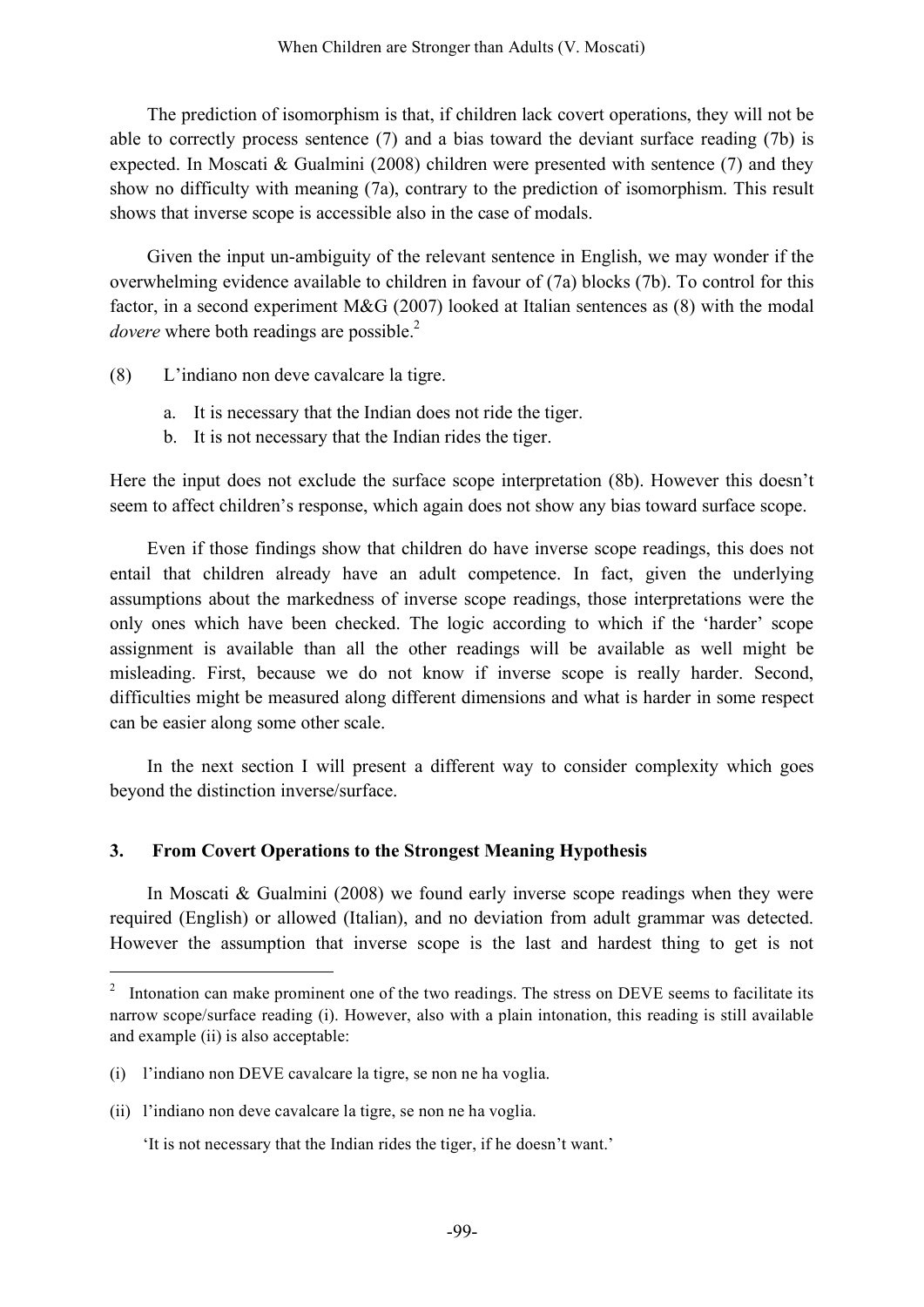empirically motivated. Moreover nothing insures us that children's ability to deal with covert operations will give them full-fledged adult-like competence. In particular, the readings accessed by children are *strong* readings. Let me illustrate this point. Consider the two kinds of sentences given to English and Italian children in Moscati & Gualmini (2008), and the selected interpretation:

(9) The red ball cannot be with the yellow ball.

| a. $not > possible$ | (Inverse Scope, selected) |
|---------------------|---------------------------|
| b. possible $>$ not | (Surface Scope)           |

(10) L'indiano non deve cavalcare la tigre.

| a. necessary $>$ not | (Inverse Scope, selected) |
|----------------------|---------------------------|
| b. not > necessary   | (Surface Scope)           |

Notice that changes in the choice of the modal and in the linear order cancel each other out and interpretations (9a) and (10a) are truth conditional equivalent:

(11)  $not > possible = necessary > not$ 

From this follows that regardless of the quantificational strength and the surface c-command structure, children do not have problem in accessing the meaning in (11). Thus the interpretations selected by children do have something more in common than being either inverse or surface: they have the same meaning.

Those two equivalent meanings (9a)-(10a) have another important characteristic in common. This is the ability to entail the other competitive interpretations given in (9b)-(10b) and under this respect, they have stronger truth conditions:

(12) not > possible  $\rightarrow$  possible > not

We can capture this fact by a more formal definition of strength:

(13) Informational Strength: proposition α is stronger than proposition β if: α asymmetrically entails β

At this point it is easy to check that children selected readings are always the stronger ones, a finding which is consistent with the Semantic Subset Principle proposed by Crain at al. (1994). This lead to the conclusion that children tested in Moscati and Gualmini (2008) have no problem in accessing inverse scope readings, when they are strong.

If informational strength triggers the preferred interpretation, we may expect that this factor will overwhelm the other two factors of complexity just discussed: covert operations and target consistency. In the next section I will present an experiment which tries to tease apart the role of informational strength.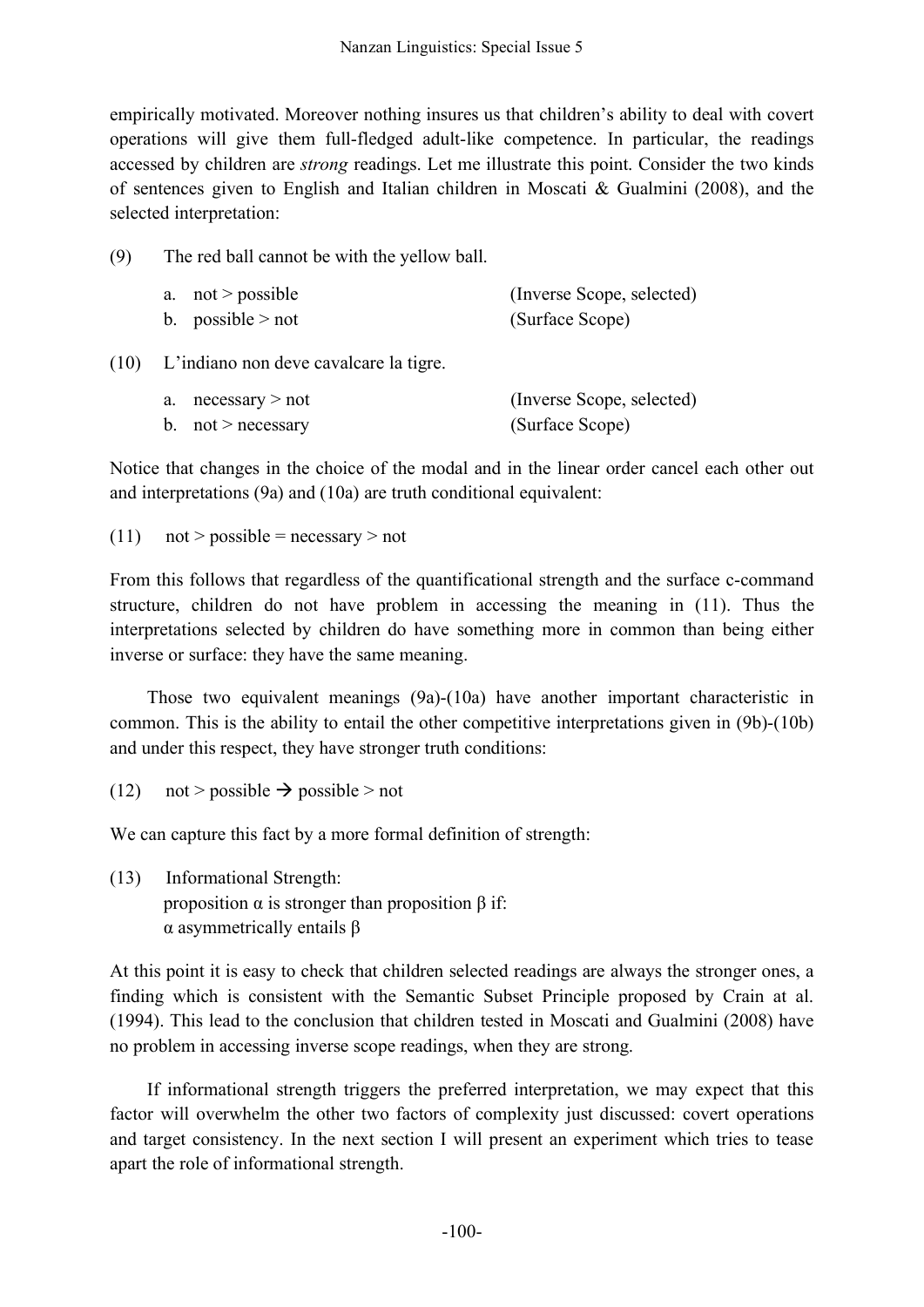#### **4. Testing the Strongest Meaning Hypothesis**

There are at least three ways in which one interpretation can be considered to be harder. The first is input consistency: an interpretation might be ruled out by language specific constraints and it can be considered to be harder to acquire and to compute on the basis of the available linguistic data. The second way to consider complexity is the one assumed in Musolino (1998) and in Moscati and Gualmini (2008), in which covert operations might involve an additional processing load. Finally, the third way is the one illustrated before and deals with the informational strength of a given interpretation, in conformity with the Semantic Subset Principle.

In this experiment we want to test if the third factor might overwhelm the other two and if the Strongest Meaning Hypothesis is grounded. To do so we have to find a case in which the strongest interpretation doesn't coincide with the surface scope interpretation and it is not consistent with the linguistic input. Such a case can be found in Italian, in sentences where the modal verb *potere* c-commands the negative operator<sup>3</sup>:

- (14) Il contadino può non dare le carote all'elefante. the farmer might not give the carrots to-the elephant
	- a. \*It is not possible that the farmer gives carrots to the elephant.
	- b. It is possible that the farmer doesn't give carrots to the elephant.

In this sentence, only the surface scope reading (14b) is allowed and this reading is the weaker one since it doesn't entail (14a):

(15) 
$$
\text{pu} \dot{\text{o}} > \text{non} \quad \neg \rightarrow \text{non} > \text{pu} \dot{\text{o}}
$$

By the Strongest Meaning Hypothesis, the prediction is that children will encounter problems with (14b). No other account, neither isomorphism nor frequency, expects (14b) to be marked.

### **4.1. Materials**

In the experiment a standard TVJT (Crain & Thornton 1998) has been used and children heard 4 sentences as (14) in story contexts acted out with props and toys. The following is one of the four stories:

 <sup>3</sup> It is unclear why the reading (14a) is blocked. One possible explanation is that *potere* belongs to the class of *restructuring verbs*, which take a sentential complement and through a *restructuring rule* (Rizzi 1982) a biclausal structure is transformed in a monoclausal one. The presence of negation might block such a rule (Rizzi 1982, Kayne 1989) and it will be impossible to eliminate the clause boundary. The negative operator is than unable to cross a CP border (Moscati 2006, 2008) and its scope is bounded to the lower clause. For this reason inverse scope reading of negation over the modal is ruled out.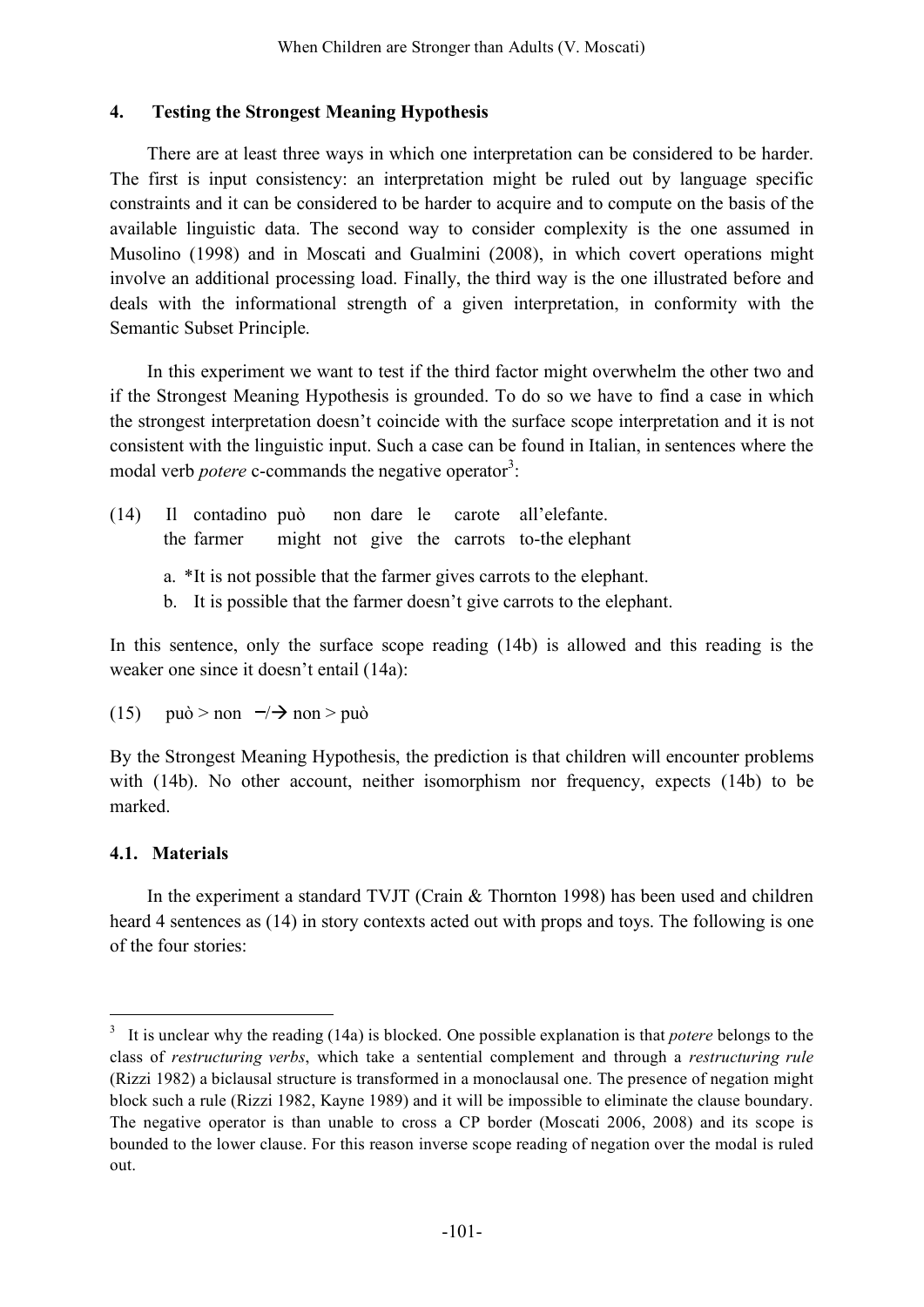*There is a farmer with some turnips and carrots and he has one tiger and two elephants to feed. The farmer first goes to the tiger, which says that it doesn't like carrots. Thus the farmer decides to give it a turnip. Then he goes to the elephants and they say that they don't have any preference. The farmer decides to give a turnip to the first elephant and a carrot to the second one.*

The visual display at the end of the story is the following:



Fig.1.

We then asked a puppet to describe what happened in the story. The puppet answers uttering a sentence with the modal *potere* preceding negation, as in the target sentence (14) repeated here as  $(16)$ :

(16) Il contadino può non dare le carote all'elefante.

- a. \*It is not possible that the farmer gives carrots to the elephant.
- b. It is possible that the farmer doesn't give carrots to the elephant.

Since there is one elephant (the one at the left in Fig.1) without carrots, it follows that it is possible not to give carrots to the elephant: the weak reading (16b) is true. We expect that this reading will be readily available for children if they are insensitive to the informational strength of the sentence, since the reading (16b) doesn't involve covert operations and it is fully target consistent.

Between the 4 target trials, 4 fillers/controls were inserted. Controls are divided into two categories and two stories were presented for each control. In the first type of controls (Type A) affirmative sentences containing the modal 'potere' are given to children after the presentation of a brief story:

*There is a king who has some magic objects: two swords and a harp. The swords give the ability to run fast to the one able to hold it, while the harp gives the ability to fly if someone is able to play it. Semola goes to the king and he first tries to play the harp. He has success and he is now able to fly. Then he tries with the swords. He tries the first sword, but it is too heavy and he fails. He tries then with the second one, and this time he manages to lift it and he runs away fast.*

At this point, a puppet is asked if Semola can lift the sword. The puppet answers with the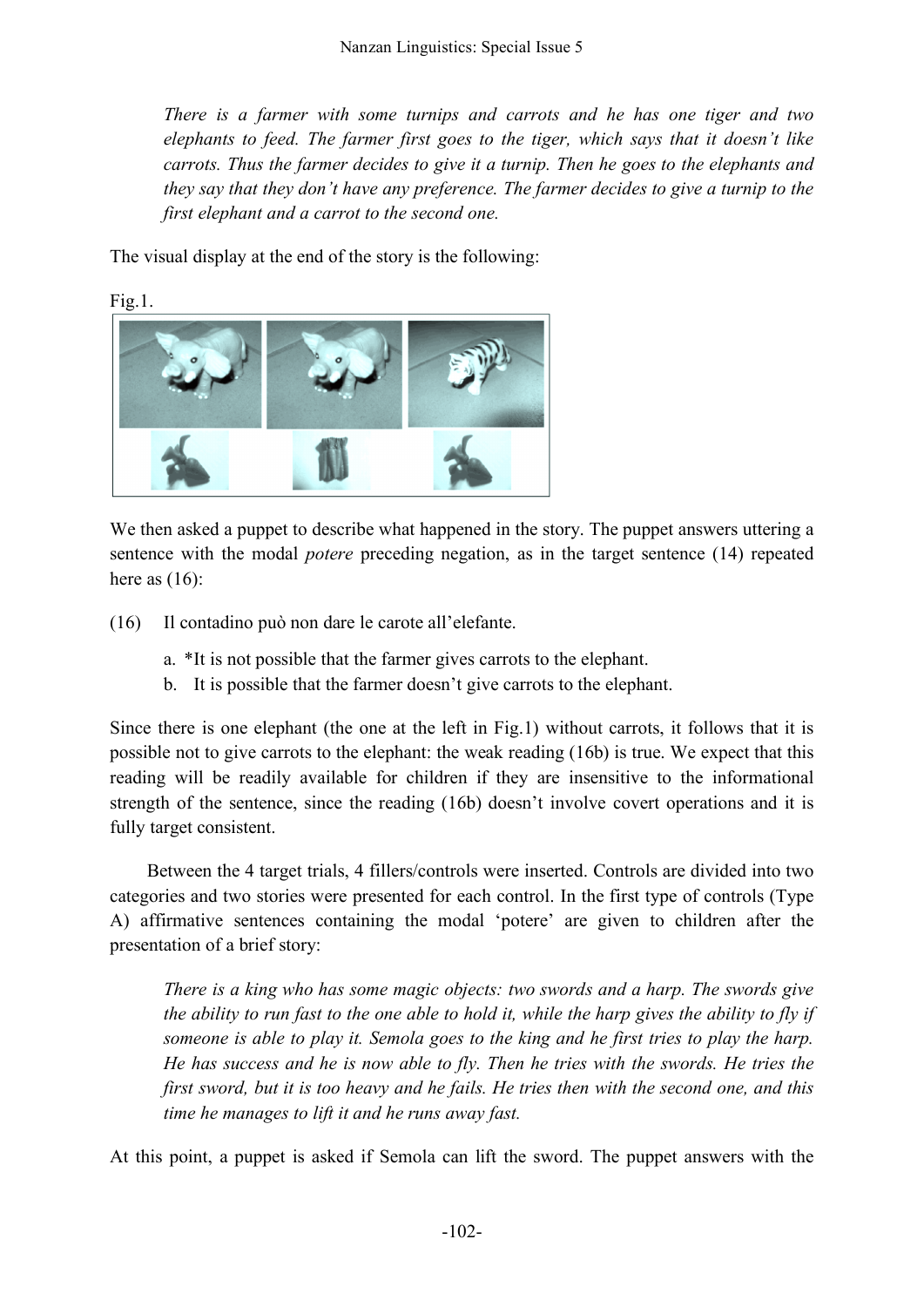following sentence:

(17) Semola può sollevare la spada.

'Semola can lift the sword.'

This control is included to test if children have problems with the modal *potere* and if children identify the definite *the sword* with the second sword, the one which made the sentence true. Definite determiners were chosen in the target condition in order to avoid the insertion of another scope-bearing element as an indefinite. This choice may be a source of confusion and children rejection of the target sentence might be due to the inappropriateness of the definite determiner.

In the second control (Type B), we gave children sentences with a negative operator linearly preceding the modal 'potere' after a story like the following:

*There is a Pilot who wants to go out and he is torn between taking a motorbike or an F1 car. He decides to take the motorbike, but when he tries to climb on it, he falls down since it is too high. He tries again, but he falls another time. He changes his mind and takes the car without problems.*

We ask the puppet if the pilot can drive the motorbike. The puppet then utters the following statement, true under the previous context:

- (18) Il pilota non può guidare la moto. the pilot not can drive the motorbike
	- a. It is not possible that the pilot drives the motorbike.
	- b. \*It is possible that the pilot doesn't drive the motorbike.

Again, children are expected to accept the sentence if they can compute the meaning of negation and the modal, which now is the strong reading. This second control has been included to test whether children are able to process the negative operator with modal verbs and also to test if they have problems in accessing surface scope/strong readings.

## **4.2. Participants**

20 monolingual Italian speaking children (Age: 3;9–5;7. Mean 4;5) from two kindergartens in the Siena area.

## **4.3. Results**

Let us first look at the results of the controls. In the Type A controls, children reveal not to have particular difficulties with declarative modal sentences, neither with the use of the definite article. Table 1 illustrates the results: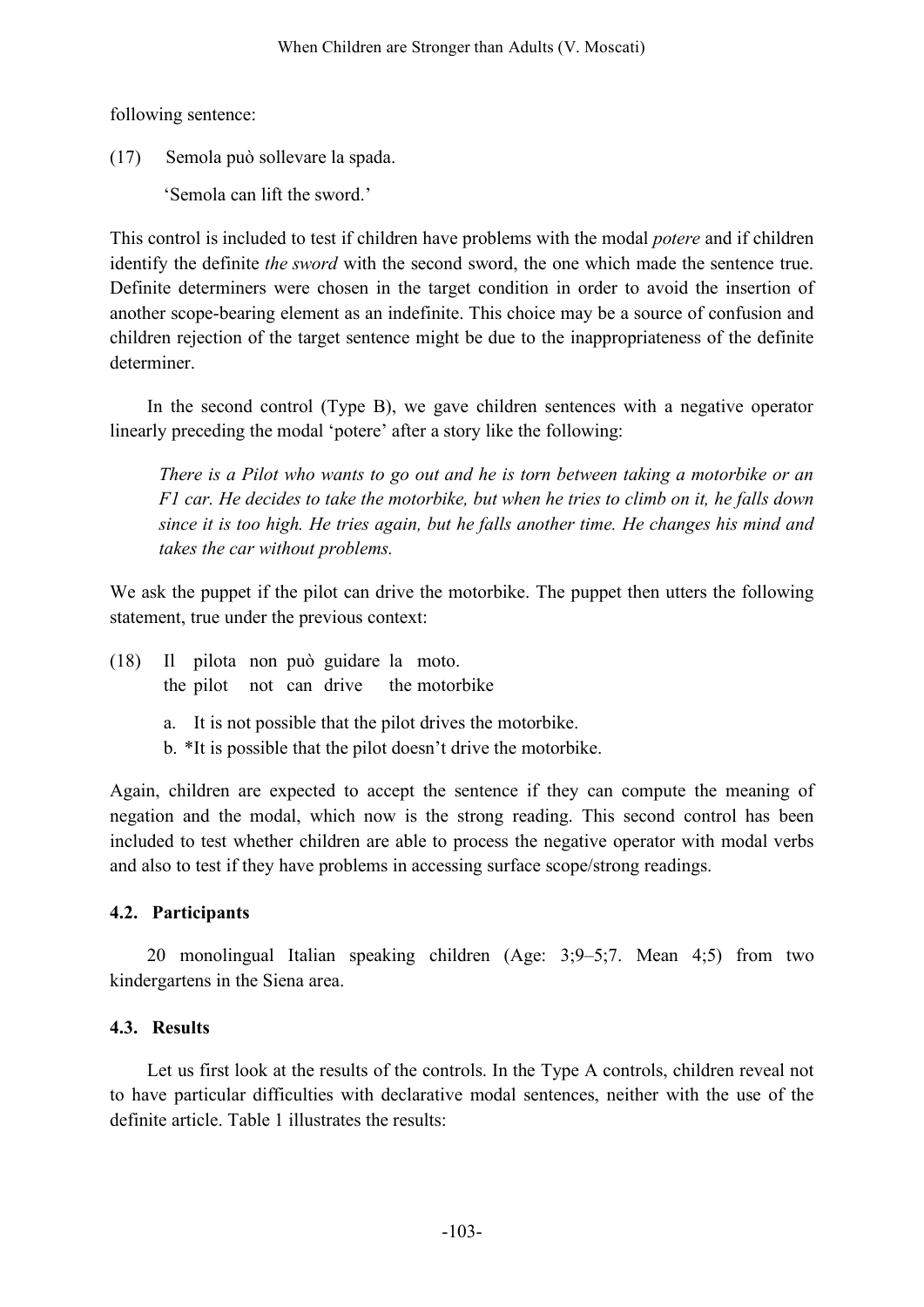| Table 1. Type IX Christen 3 acceptance of the decidiative sentence |           |                  |            |              |  |
|--------------------------------------------------------------------|-----------|------------------|------------|--------------|--|
|                                                                    | Condition | Affirmative True |            |              |  |
| Trials                                                             |           | Trial 1          | Trial 2    | Tot.         |  |
| Acceptance   $17/20(85%)$                                          |           |                  | 16/20(80%) | 33/40(82.5%) |  |

Table 1. Type A - Children's acceptance of true declarative sentences

A lower performance is found instead with negative sentences with a modal verb. Children only accept the target sentence 65% of the times. Results are given in Table 2:

Table 2. Type B - Children's acceptance of negative sentences

| Condition  | Negative True |            |            |
|------------|---------------|------------|------------|
| Trials     | Trial 1       | Trial 2    | Tot.       |
| Acceptance | 13/20(65%)    | 13/20(65%) | 26/40(65%) |

Acceptance with negative sentences seems to be relatively poor. However the rate is kept low by the results of few children, which are partially the same failing Type A controls (see Appendix A for individual data). Those five children have a strong tendency to answer 'wrong', and since the adult response to the target sentence should be 'right', this will bias the result toward the experimental hypothesis. In general, those children present problems with the experimental design and show scarce attention to the task. For those reasons, we will consider only children which accepted at least one control for each kind. This permits us to look at the data relative to children which show no particular problem with (i) the modal *potere*, (ii) with the use of the definite determiner and (iii) with negative modal sentences and which show no evident trace of a negative bias.

Table 3. Results - at least the 50% of correct answers for each control

| Condition  | <b>Affirmative False</b> | Negative True |
|------------|--------------------------|---------------|
| Acceptance | $28/30(93.3\%)$          | 26/30(86.6%)  |

Now we turn to the test sentences, comparing the results with weak interpretations to the results of the controls relative to the 15 children which accept at least one sentence for Type A and Type B reported in Table 3.

# *Target sentences*

Each child heard 4 stories, and at the end of each story they are asked to judge the puppet's statement. Remember sentence (16), repeated again as (19):

- (19) Il contadino può non dare le carote all'elefante.
	- a. \*It is not possible that the farmer gives carrots to the elephant.
	- b. It is possible that the farmer doesn't give carrots to the elephant.

The story makes sentence (19) true under the weak interpretation, which is the only one permitted in adult Italian. However, Table 4 shows that children tend to reject this sentence in the majority of the cases, and they accept it less than the 30%.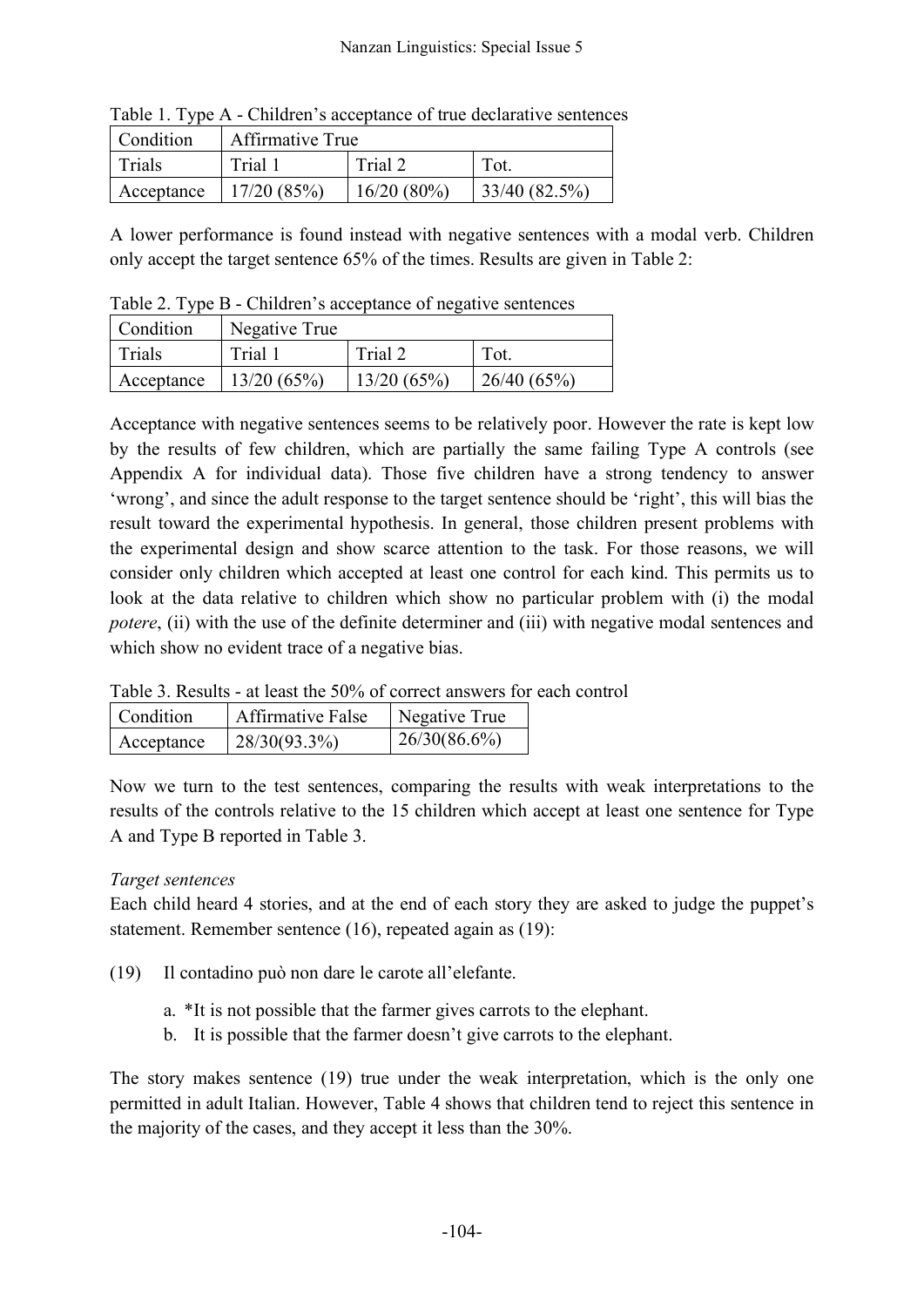| Table 1. <i>Procedually</i> for the set sentence |      |      |      |                                              |                 |
|--------------------------------------------------|------|------|------|----------------------------------------------|-----------------|
|                                                  |      |      |      | Story 1   Story 2   Story 3   Story 4   Tot. |                 |
| Acceptance                                       | 6/14 | 5/14 | 4/15 | 4/15                                         | $19/58$ (32.7%) |

Table 4. Acceptance for target sentence

Since it is possible that children reject the target sentence for some unknown reason, every time that the children rejected the target sentence we asked for an explanation. In the vast majority of the cases, the explanation was consistent with the strong reading, confirming that a wrong logic mapping was the source of children's rejection. In 3 cases the children give an explanation inconsistent with the strong reading (19) (for example: *because elephants are strange)*. Excluding those responses and making a conservative count, we still have a preference for the rejection of the target sentences (19/55; 34.5%).

As it is possible to observe by looking at this table, children present a much lower acceptance of the target sentence if compared with adults.

Table 5. Acceptance excluding inconsistent rejections

| Group      | Adult             | Children     |  |
|------------|-------------------|--------------|--|
| Acceptance | $40/40$ $(100\%)$ | 16/52(30.7%) |  |

Remember from the previous discussion, that this result is largely unexpected if children have problems only with inverse scope readings, since the target sentence present no covert operation.

## **5. Discussion**

The experiment shows that 5years-olders, when presented with sentence (19), fail to interpret it in accordance with the adult interpretation. This result is surprising either under the isomorphic account or under any frequency based explanation since the adult reading presented in (19b) is the surface scope interpretation and it is the only one heard in the speech. The experiment then shows that neither input frequency nor inverse logic operations are crucial. What seems to be really special about the selected reading is semantic strength, defined in terms of asymmetric entailment as stated in (13).

This result suggests that initially children might have a narrower range of interpretations, giving a preliminary answer to one of our initial questions regarding whether children do have both LF representations. Whether those results might be biased by pragmatic factors still to be determined (see Moscati, to appear).

Concerning the other question posed in the beginning of this paper, namely children's sensitivity to language specific constraints active on interpretation, it seems that they might be violated or acquired later, given that children preferentially access the non-adult reading (19a) in order to adhere to the Strongest Meaning.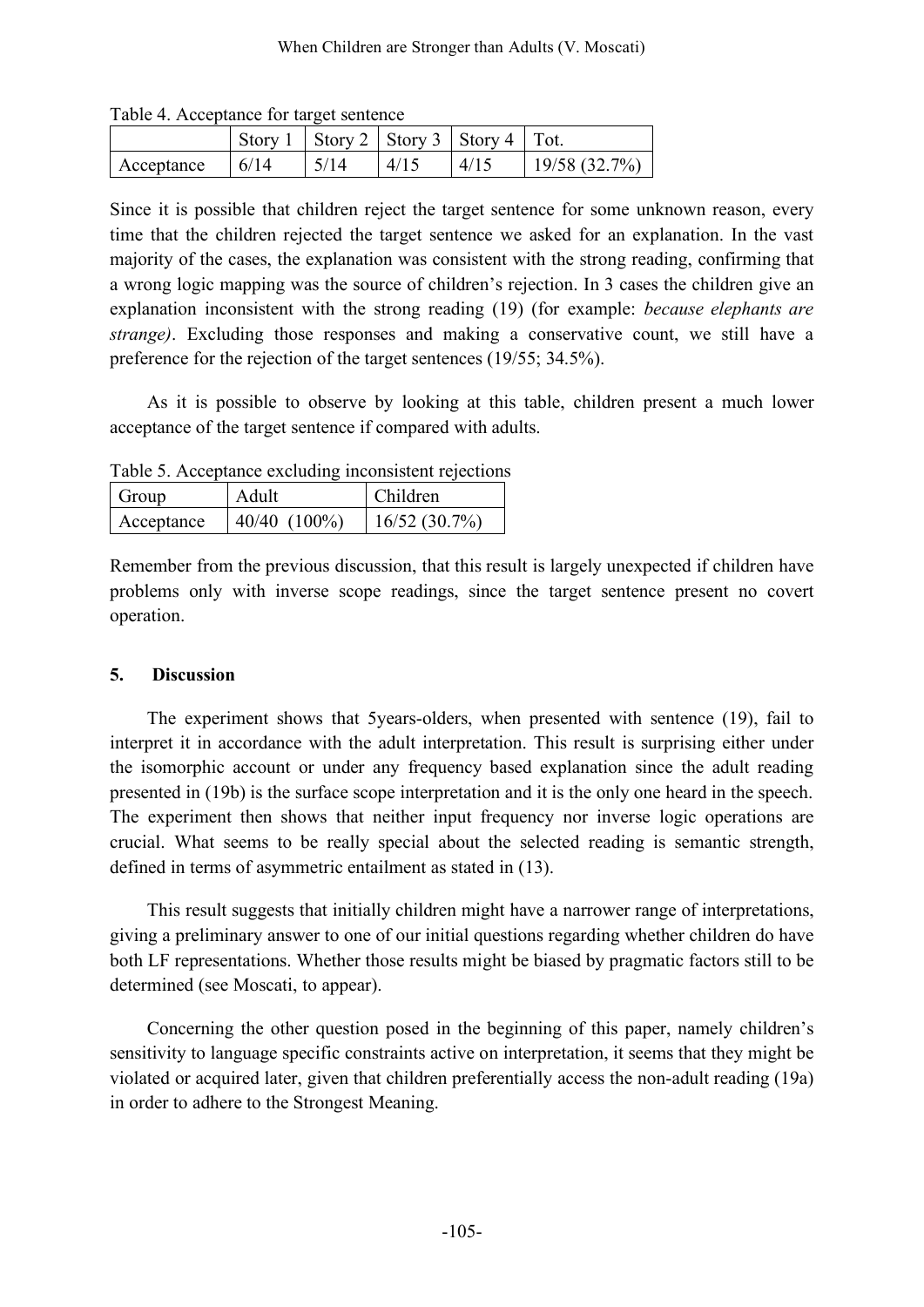#### **References**

- Cinque, G. (1999) *Adverbs and Functional Heads: A Cross-linguistic Perspective*, Oxford University Press, Oxford and New York.
- Crain, S. and R. Thornton (1998) *Investigations in Universal Grammar a Guide to Experiments on the Acquisition of Syntax and Semantics*, MIT Press, Cambridge, MA.
- Crain, S., L. Conway, and W. Ni (1994) "Learning, Parsing, and Modularity," in C. Clifton, L. Frazier, and K. Rayner, eds., *Perspectives on Sentence Processing, Lawrence Erlbaum Associate*, Hillsdale, NJ, 443-467.
- Goro, T. and S. Akiba (2004) "Japanese Disjunction and the Acquisition of Positive Polarity," *Proceedings of the 5th Tokyo Conference on Psycholinguistics*, Hitsuji, Tokyo, 137-162.
- Gualmini, A. (2004a) "Some Knowledge Children Don't Lack," *Linguistics* 42, 957-982.
- Gualmini, A. (2004b) *The ups and downs of Child Language: Experimental Studies in Children's Knowledge of Entailment Relationships and Polarity Phenomena*, Routledge, New York.
- Gualmini, A. (2007a) "Negation and Polarity: The View from Child Language," *Proceedings of the Workshop on Negation and Polarity*, 43-49.
- Gualmini, A. (2007b) "Negation and Downward Entailingness: Consequences for Learnability Theory," *Proceedings of the Workshop on Negation and Polarity*, 50-56.
- Hintikka, J. (1962) *Knowledge and Belief*, Cornell University Press, Ithaca, NY.
- Hulsey, S, V. Hacquard, D. Fox, and A. Gualmini (2004) "The Question-Answer Requirement and Scope Assignment," in A. Csirmaz, A. Gualmini and A. Nevins, eds., *Plato's Problem: Problems in Language Acquisition*, Cambridge, MA, 71-90.
- Kayne, R. (1989) "Null Subjects and Clitic Climbing," in O. Jaeggli and K. Safir, eds., *The Null Subject Parameter*, Reidel, Dordrecht, 239-261.
- Ladusaw, A. W. (1979) *Polarity Sensitivity as Inherent Scope Relations*, Ph.D. dissertation, University of Texas at Austin.
- Lewis, D. (1993) *Counterfactuals*, Basil Blackwell, Oxford.
- May, R. (1985) *Logical Form: Its Structure and Derivation*, MIT Press, Cambridge, MA.
- Moscati, V. (2006) *The Scope of Negation*, Ph.D. dissertation, University of Siena.
- Moscati, V. (2008) "Negative Chains and LF Negation Raising," in A. Bisetto and F. E. Barbieri, eds., *Proceedings of XXXIII Incontro di Grammatica Generativa*, Bologna, Italy.
- Moscati, V. and A. Gualmini (2008) "Negation and Modality in Child Language," paper presented at the Incontro di Grammatica Generativa, Padova.
- Moscati, V. and A. Gualmini (2008) "More Facts that Isomorphism Cannot Explain," in T. Friedman and M. Gibson, eds., *Proceedings of SALT XVII*, CLC Publications, Cornell University, Ithaca, NY.
- Musolino, J. (1998) *Universal Grammar and the Acquisition of Semantic Knowledge: An Experimental Investigation into the Acquisition of Quantifier-Negation Interaction in English*, Ph.D. dissertation, University of Maryland.
- Musolino, J. (2006) "On the Semantics of the Subset Principle," *Language Learning and Development* 2, 195-218.
- Musolino, J. and J. Lidz (2004) "The Syntactic Basis of Isomorphism," Ms., Indiana University and Northwestern University.